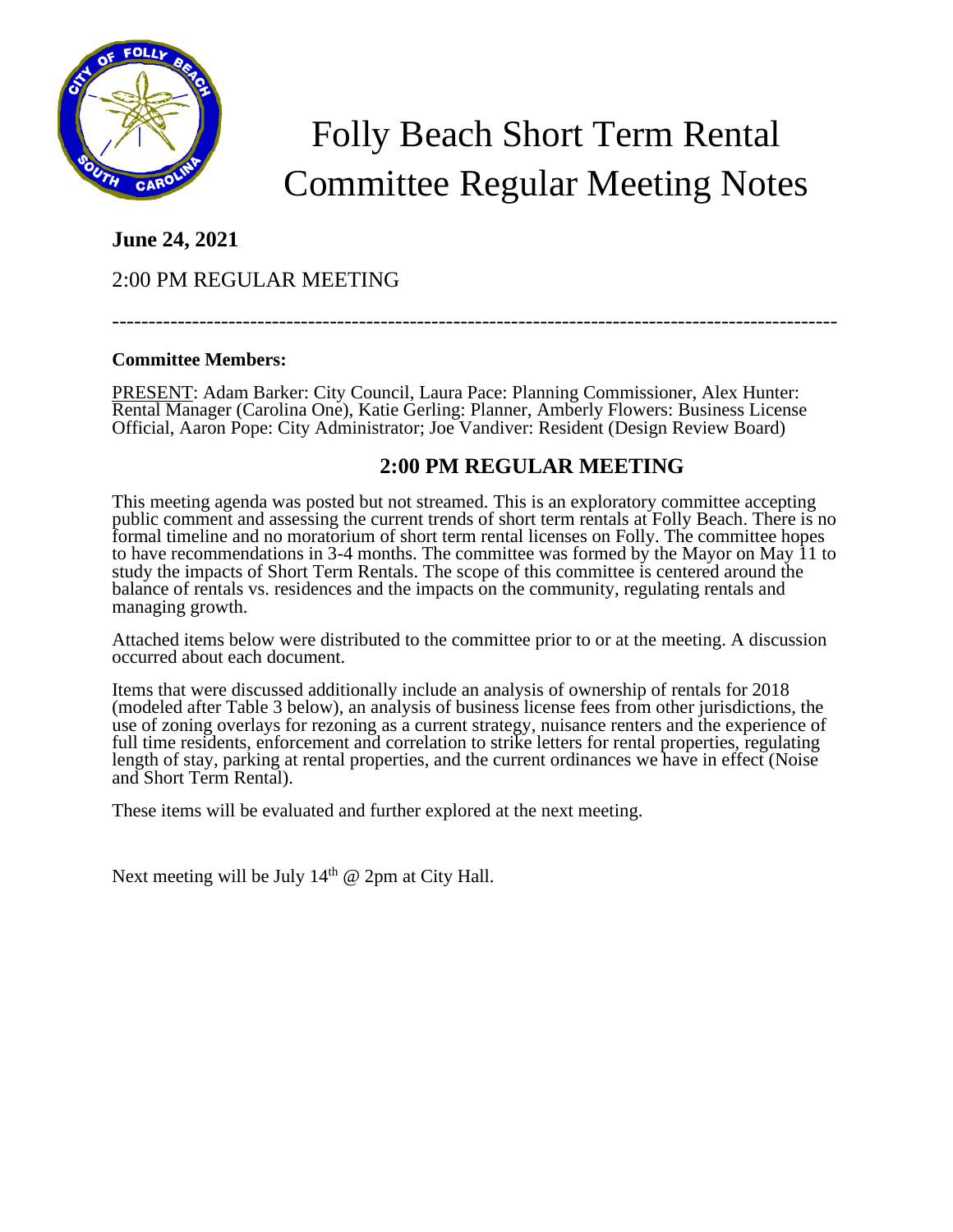

# **City of Folly Beach**

Date: June  $24<sup>th</sup>$ , 2021 Topic: Short Term Rental Summary Data

Committee Members:

Attached you will find summary tables of the data points we have collected to date. The tables represent a compilation and analysis of rental licenses [Short Term Rental (STR) and Long Term Rental (LTR)], business license and rental registration fees, and residency. This data was obtained from the Charleston County Assessor's Office, Charleston County Revenue Collections Office, City of Folly Beach permit records, and budgets. An analysis of the economic impact of STRs on Folly Beach and a literature search of STR license management was conducted. The information provides answers to various questions pertaining to the rental community on Folly Beach and what regulations impacts could be.

Staff also did an inventory of surrounding jurisdictions' fees and regulations. We are continuing to analyze this information and package it in a digestible way. We hope to have it ready by next meeting.

Table 1 tracks the total number rental licenses per year, the number of STR vs. LTR licenses, and the direct fees paid to the City by rental licensees over time from 2015- 2020.

- In 2020, there are a total of 1042 rental licenses to date with 923 STR and 119 LTR. Long term rental licenses have relatively stayed consistent from year to year, while short term rental licenses have increased on average 23% (discounting the 40% increase in 2018, the average drops to 17.68%).
- Increases in the number of STR licenses are the result of true growth but also changes to the City's tracking methods and policy changes. 2018 in particular was the first full year the City used the rental tracking software.
- LTR license increases post 2017 may be attributed to a reclassification that began to split LTR and STR license types.
- The growth in fees represents a growth in total licenses and gradual fee increases that raised the cost of a rental registration (now paid as part of the base fee for a license) from \$50 to \$245 dollars.

Table 2 shows the changing mix of 4% primary residences and 6% nonprimary residences over time as well as the growth in the total number of residential units.

• In 2020, there are 844 primary resident parcels and 1545 nonprimary resident parcels. These are unique parcel numbers from the Assessor's Office. While condos have unique parcel numbers, duplexes and triplexes often share one parcel number. There are estimated 131 additional dwelling units from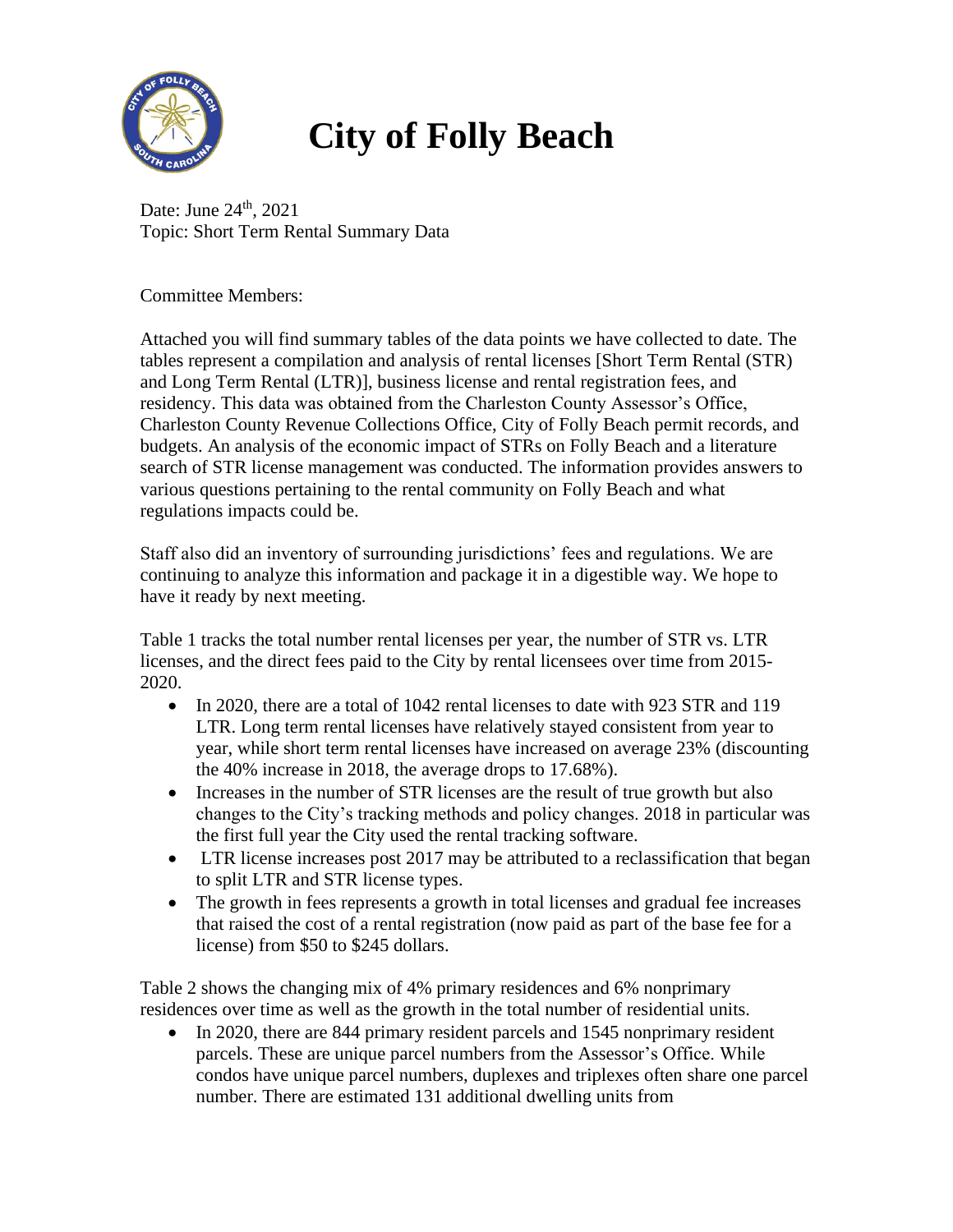duplexes/triplexes according to rental license data below. *These units are not counted separately in Table 2.*

• The number of primary residences (4% properties) has increased an average of over two percent year over year while the number of nonprimary residences (6% properties) parcels has decreased.

Table 3 provides insights into how many rental licenses are issued vs. total residential units and how many licenses are attached to primary residences and non primary residences.

- 15.05% of all primary residences are used as rentals (13.27% STR and 1.78% LTR).
- 50.74% of all nonprimary residences are used as rentals (45.50% STR and 5.24% LTR).
- 38.13% of all total residential units are used as rentals  $(34.11\%$  STR and  $4.02\%$ LTR).
	- o Of the 34.11% of properties that are licensed as STR, 13.74% are primary residences and 86.26% are nonprimary residences.
	- o Of the 4.02% of properties that are licensed as LTR, 15.63% are primary residences and 84.38% are nonprimary residences.

Table 4: Shows the total number of single family permits issued since 2015 and the current use.

- There were 144 SFRs built since 2015. Thirty-two properties have a rental license.
- Two licenses are LTRs and 30 are STRs. Of the 30 STR licenses, 25 are nonprimary residents.

Please let me know if you have any questions about this data. You can email me at [kgerling@follybeach.gov](mailto:kgerling@follybeach.gov) or call my cell at 843-693-1101. I look forward to our Short Term Rental Committee meeting on Thursday, June 24<sup>th</sup> at 2pm to discuss this data.

Thank you,

Katherine Gerling, Zoning Administrator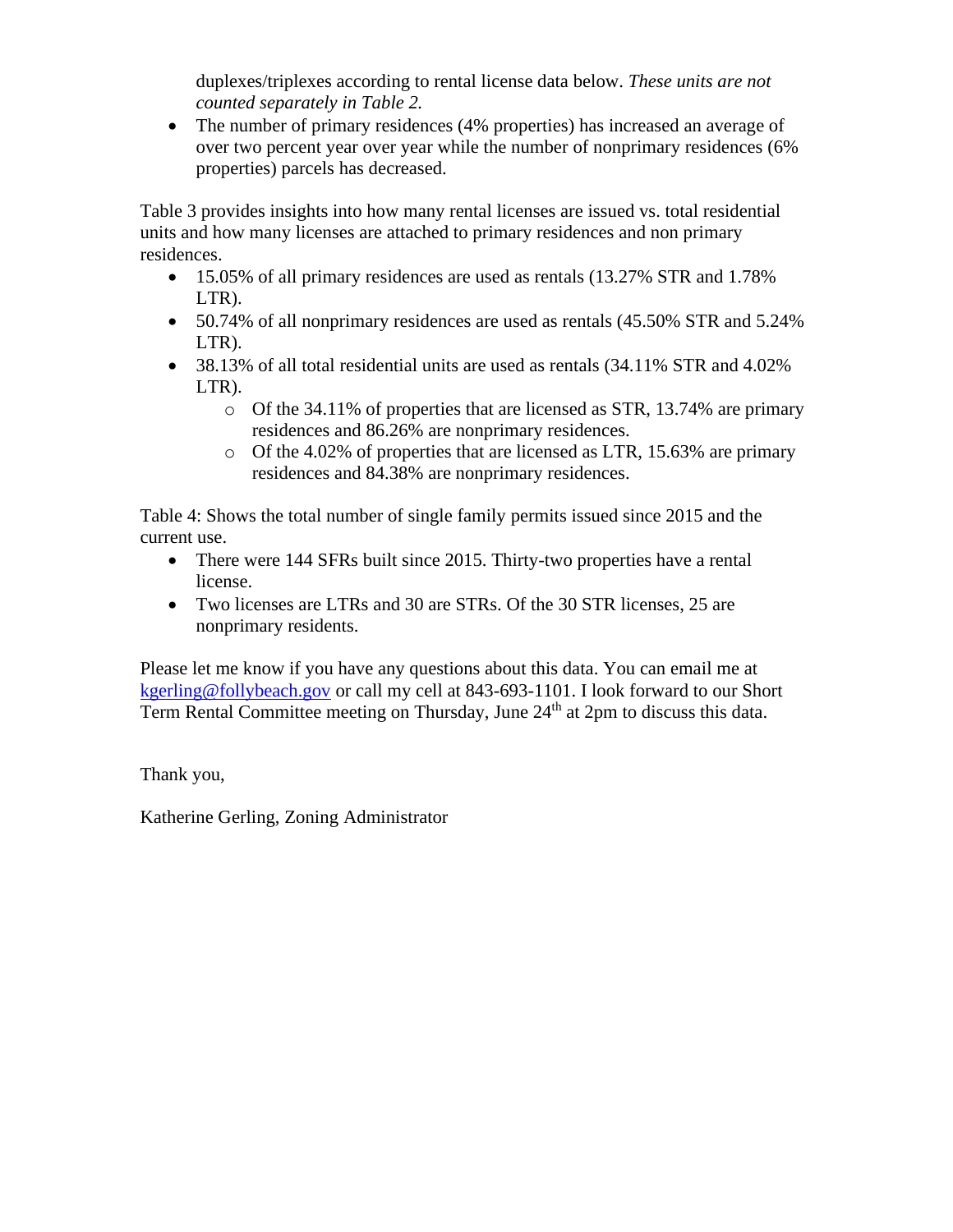| 4% LTR (15)<br>6% LTR (81)<br>4% STR (112)<br>6% STR (703) |  |
|------------------------------------------------------------|--|
|------------------------------------------------------------|--|

| Table 1: Rental Licenses per year, STR vs. LTR, fees and % increase |          |                     |              |                   |                      |                        |                        |  |
|---------------------------------------------------------------------|----------|---------------------|--------------|-------------------|----------------------|------------------------|------------------------|--|
| lyear                                                               | # of lic | <b>STR (721199)</b> | LTR (531120) | <b>Total Fees</b> | % increase total lic | <b>1% increase STR</b> | <b>1% increase LTR</b> |  |
| 2020                                                                | 1042     | 923                 | $119$ :      | 260,283.35        | 16.29                | 17.73                  | 6.25                   |  |
| 2019                                                                | 896      | 784                 | 112          | 255,577.32        | 16.97                | 18.25                  | $-0.88$                |  |
| 2018                                                                | 766 l    | 663                 | $113$ :      | 208,073.11        | 32.76                | 40.17                  | 8.65                   |  |
| 2017                                                                | 577      | 473                 | 104          | 133,825.13        | 26.81                | 26.47                  | 28.40                  |  |
| 2016                                                                | 455      | 374                 | 81           | 110,803.37        | 11.25                | 13.68                  | 1.25                   |  |
| 2015                                                                | 409      | 329                 | 80           | 99,106.42         |                      |                        |                        |  |

\*duplexes and triplexes often share a TMS number but have individual rental licenses This accounts for the difference in rental licenses in these charts

|       | Table 2: Resident Type per year with total properties and % increase |                                     |      |                        |                           |                                                                   |
|-------|----------------------------------------------------------------------|-------------------------------------|------|------------------------|---------------------------|-------------------------------------------------------------------|
| lyear | <b>Primary (4%)</b>                                                  | Nonprimary (6%)   Total Properties* |      | % increase Primary Res | % increase Nonprimary Res |                                                                   |
| 2020  | 844                                                                  | 1545                                | 2389 | 2.93                   |                           | -1.65 *developed residential pacels from tax assessor (duplex and |
| 2019  | 820                                                                  | 1571                                | 2391 | 3.54                   |                           | -1.63 Estimated 131 duplex/triplex based on rental lic data below |
| 2018  | 792                                                                  | 1597                                | 2389 | 0.00                   | 1.98                      |                                                                   |
| 2017  | 792                                                                  | 1566                                | 2358 | 1.67                   | $-0.57$                   |                                                                   |
| 2016  | 779I                                                                 | 1575                                | 2354 | 2.91                   | $-0.57$                   |                                                                   |
| 2015  | 757                                                                  | 1584                                | 2341 |                        |                           |                                                                   |

**911 \*Total Unique TMS # with licenses =**

| <b>Table 3A: Rental type</b> | Percentage of long term | Percentage of short term    |  |
|------------------------------|-------------------------|-----------------------------|--|
| by residency                 | rentals by residency    | <b>rentals by residency</b> |  |
| Primary (4%)                 | 15.63%                  | 13.74%                      |  |
| Nonprimary (6%)              | 84.38%                  | 86.26%                      |  |
| Totall                       | 100.00%                 | 100.00%                     |  |

| Table 3: Breakdown of Rental Type by Parcel Counts |                                                              |                     |                     |                    |                     |               |  |
|----------------------------------------------------|--------------------------------------------------------------|---------------------|---------------------|--------------------|---------------------|---------------|--|
|                                                    | % of total parcels rented as<br>% of total parcels rented as |                     |                     |                    |                     |               |  |
| <b>Resident Type</b>                               | # of parcels                                                 | <b>ILTR License</b> | <b>ISTR License</b> | llong term rentals | Ishort term rentals | <b>Totals</b> |  |
| Primary (4%)                                       | 844                                                          | 151                 | 112                 | 1.78%              | 13.27%              | 15.05%        |  |
| Nonprimary (6%)                                    | 1545                                                         | 81                  | 703                 | 5.24%              | 45.50%              | 50.74%        |  |
| Totall                                             | 2389                                                         | 96                  | 815                 | 4.02%              | 34.11%              | 38.13%        |  |

| Table 4: SFRs Permitted since |  |  |  |  |  |
|-------------------------------|--|--|--|--|--|
| 2015                          |  |  |  |  |  |
| <b>Rental Lic</b><br>32       |  |  |  |  |  |
| No Rental Lic<br>112          |  |  |  |  |  |
| <b>Total SFRs</b>             |  |  |  |  |  |

| <b>Table 4A: SFRs</b> |                         |                                                         |
|-----------------------|-------------------------|---------------------------------------------------------|
| by Rental Type        | <b>SFRs with Rental</b> |                                                         |
| and Residency         | <b>Licenses</b>         | <b>Primary Residents (4%) Nonprimary Residents (6%)</b> |
| LTR                   |                         |                                                         |
| <b>STR</b>            | 30                      | 25                                                      |
| <b>Total</b>          |                         |                                                         |

I pacels from tax assessor (duplex and triplex are combined but not stat sig).

# **Summary Tables**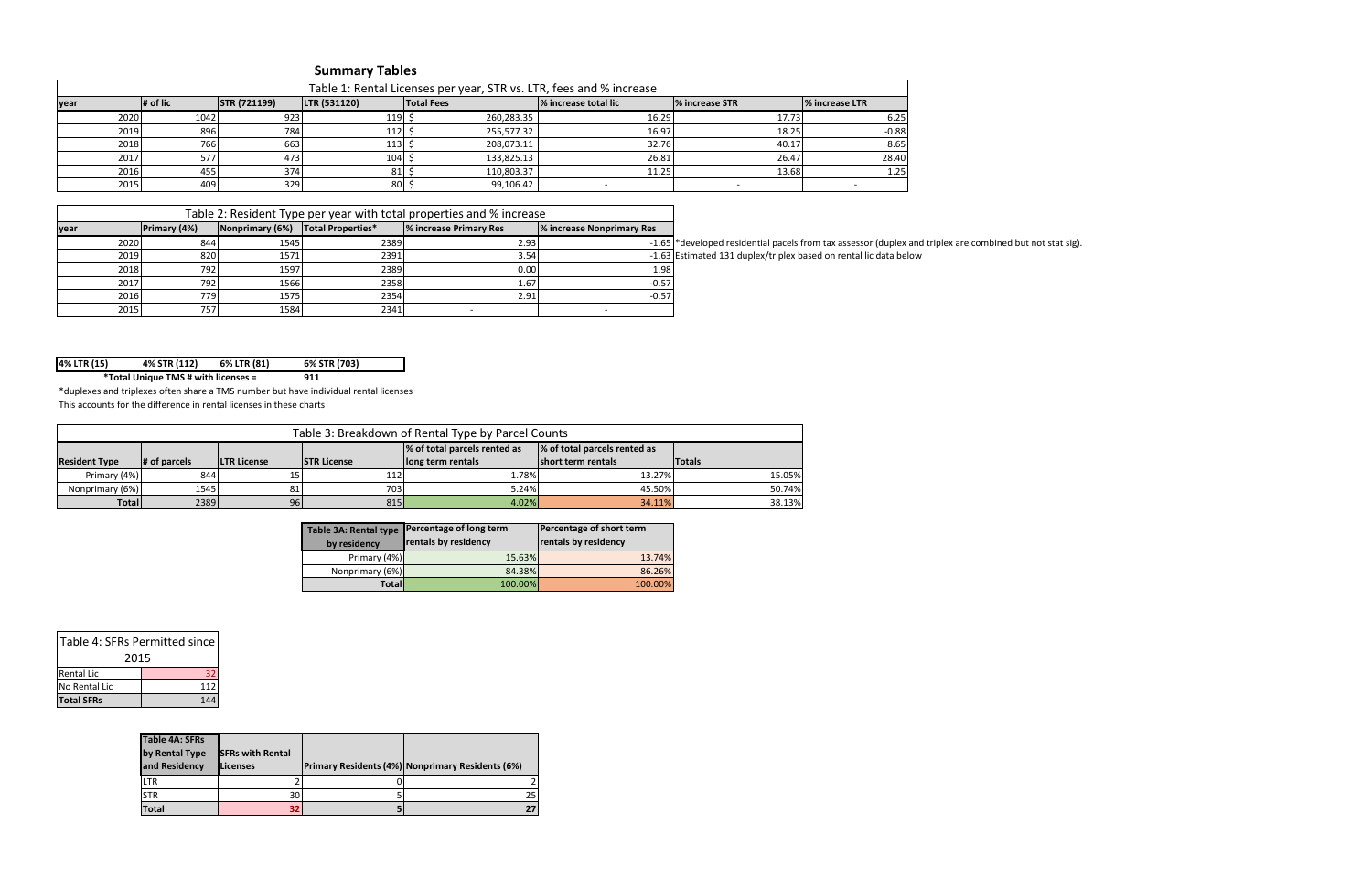# **Short Term Rental Info**

## *National Case Study/Literature on Caps of STRs*

- Most common "caps" are either limiting rentals to only permanent/4% residents or by geography/zoning district allowance or number of licenses.

- Most academic research has been done on limiting/regulating short term rentals and how that affects, housing stock, affordability and livability of a neighborhood

-*Example*[: Grover Beach, California:](https://www.grover.org/346/Frequently-Asked-Questions-for-Short-Ter) Is there a "cap" on the number of Short-Term Rental (STR) permits within the city?

Yes there is a cap for "non-owner" occupied, meaning you as the homeowner, is not present during the stay. The maximum number of permits issued includes the following:

- $\circ$  A total of 40 units will be permitted within the coastal zone. Generally these are properties located west of North 4th Street and South 5th Street.
- $\circ$  A total of 60 units will be permitted outside of the coastal zone. Generally these are properties located east of North 4th Street and South 5<sup>th</sup> Street. You can view if your property is in the coastal zone by clicking this [link.](https://groverbeach.maps.arcgis.com/home/webmap/viewer.html?useExisting=1&layers=b02dc3e783ce49dea5e0fe66a39a0e04e)

If you are an Owner-Occupied permit holder (meaning you rent rooms and are staying at your residence during the duration of a short term renter's visit, there is no limit on the number of STR permits.

- "Quantitative Restrictions. The use of quantitative restrictions (i.e., fixed caps, proximity restrictions, and maximum short-term to long-term occupancy ratios) as a means of mitigating the impacts of shortterm rentals can be viewed in two ways. On the one hand, such limitations on the number of short-term rentals allowed in a community are preferable to an outright prohibition on the use. On the other hand, for property owners desiring to enter the short-term rental market after the effective date of a shortterm rental ordinance, a quantitative restriction may act as a barrier to entry. Quantitative restrictions therefore may constitute a reasonable compromise position in circumstances where community support is divided on a proposed short term rental ban. Jurisdictions considering a quantitative restriction should carefully consider which technique is best suited to further the needs and goals of the community. For example, if a community finds that the negative impacts of short-term rentals are manifested only when they exist in clusters or in close proximity to one another in a residential neighborhood, then a proximity restriction would be a more effective technique than a fixed cap or ratio. On the other hand for a community seeking to maintain a balance between its long-term housing needs and visitor oriented accommodations, a maximum ratio of long term residential dwelling units to short-term rental permits would be more effective than a fixed cap or proximity restriction." (Short Term Rental Housing Restrictions – White Paper by Robinson and Cole LLP).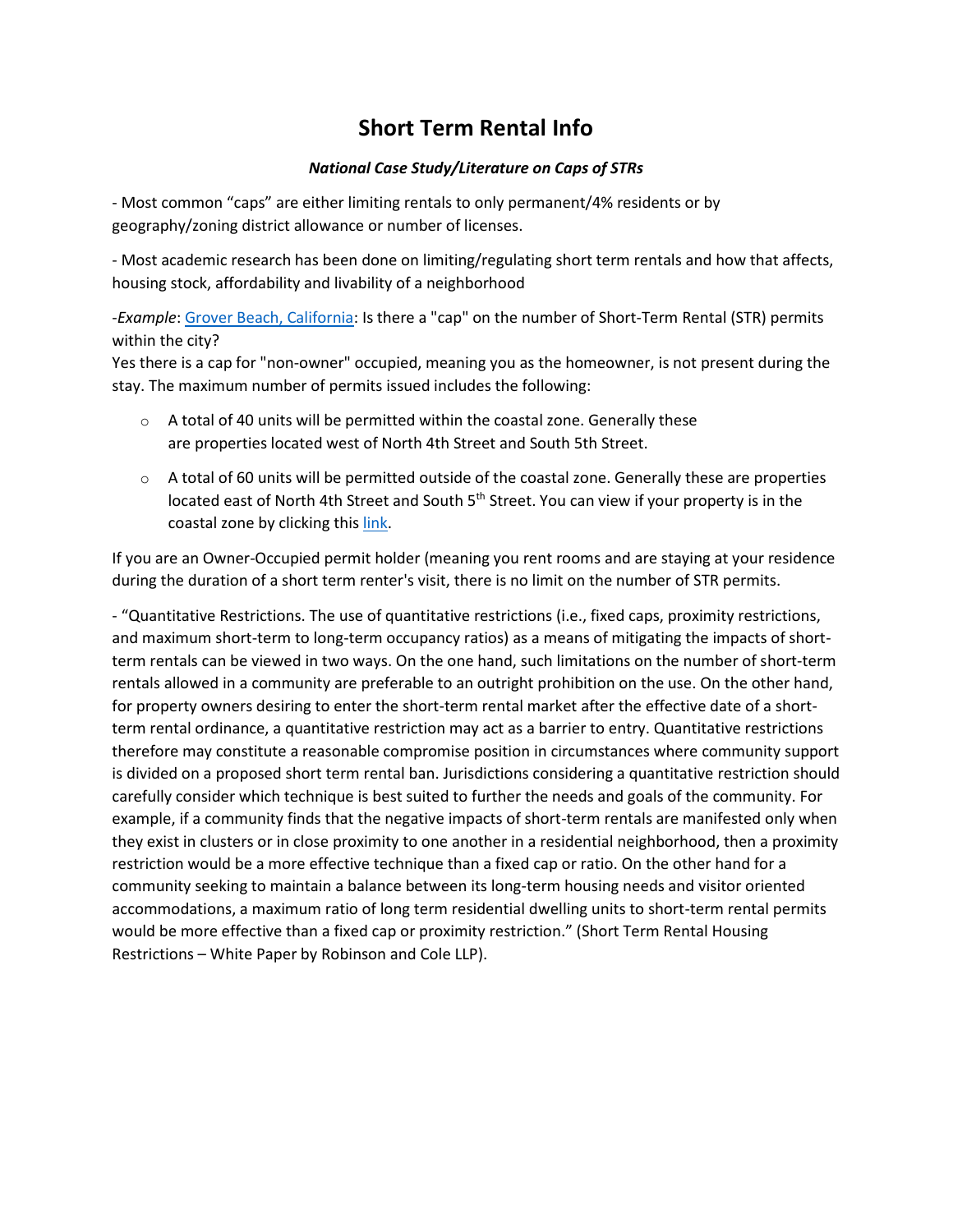#### *Financial Impact Information*

1) What is the total estimated Accommodations Taxes collected on STR activity from 2015-2020?

| <b>Total</b>                         | \$6,920,000 |  |  |  |  |  |
|--------------------------------------|-------------|--|--|--|--|--|
| <b>FY15</b>                          | \$634,000   |  |  |  |  |  |
| <b>FY16</b>                          | \$896,000   |  |  |  |  |  |
| FY17                                 | \$1,055,000 |  |  |  |  |  |
| <b>FY18</b>                          | \$1.129.000 |  |  |  |  |  |
| FY19                                 | \$1.084.000 |  |  |  |  |  |
| <b>FY20</b>                          | \$993,000   |  |  |  |  |  |
| FY21 (Anticipated Total) \$1,129,000 |             |  |  |  |  |  |

2) What is total estimated sales tax collected on STR activity based on Accommodations Tax receipts?

| Calculated @ 2% of A Tax: |                                   |  |  |  |  |  |  |
|---------------------------|-----------------------------------|--|--|--|--|--|--|
|                           | FY21 (Anticipated Total) \$22,585 |  |  |  |  |  |  |
| FY <sub>20</sub>          | \$19,868                          |  |  |  |  |  |  |
| <b>FY19</b>               | \$21,676                          |  |  |  |  |  |  |
| <b>FY18</b>               | \$22,585                          |  |  |  |  |  |  |
| <b>FY17</b>               | \$21,101                          |  |  |  |  |  |  |
| <b>FY16</b>               | \$17,918                          |  |  |  |  |  |  |
| <b>FY15</b>               | \$12,681                          |  |  |  |  |  |  |
| Total                     | \$138,414                         |  |  |  |  |  |  |

*Grand Total Collected Revenue for 7 years: \$7,058,414*

3) Link for the 2020 millage rates for all Charleston County districts:

<https://auditor.charlestoncounty.org/files/2020-millage-card.pdf>

Folly isn't THE lowest, but we are comparatively low on the list for Towns and Cities.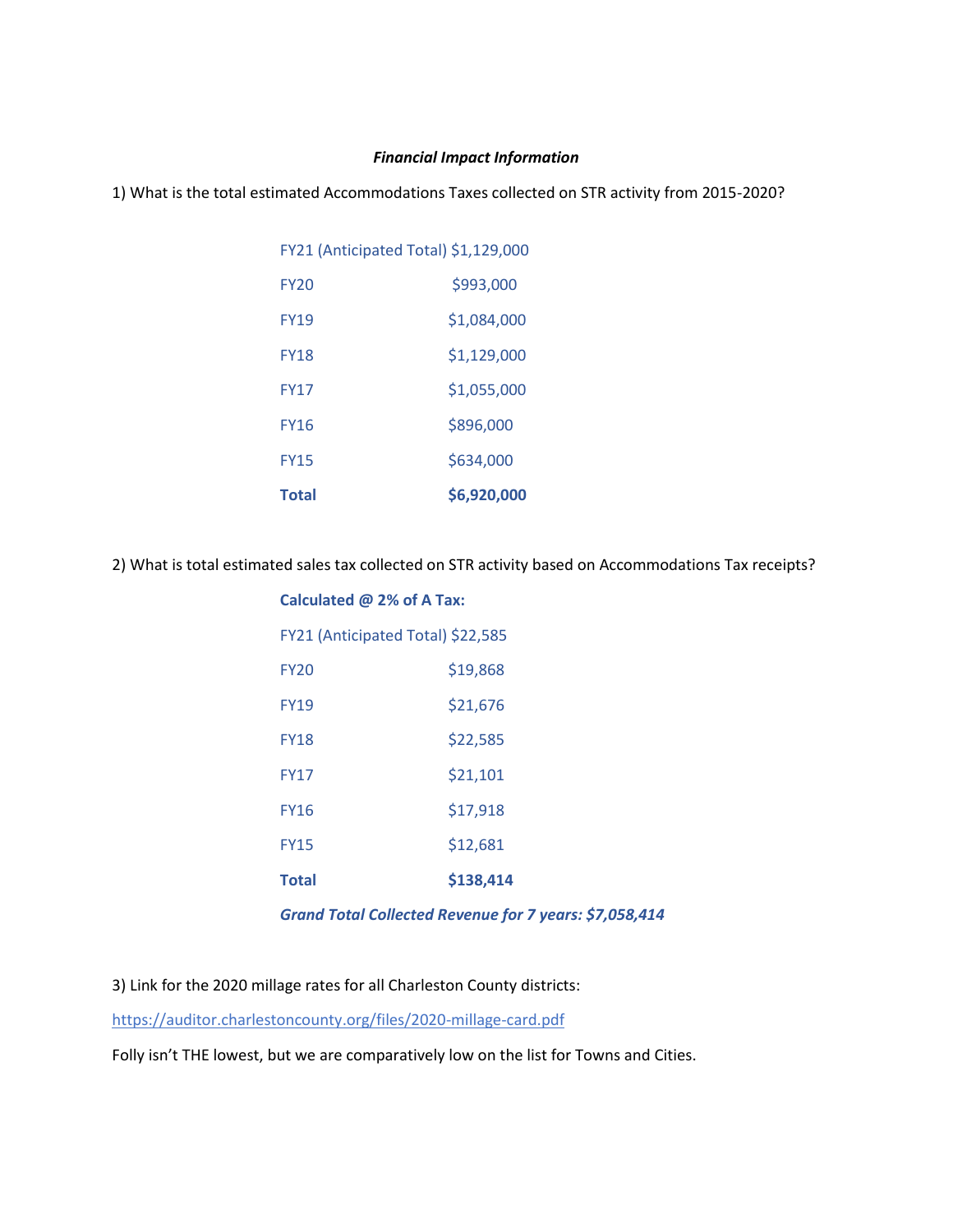4) If all STRs were eliminated, how many mills would the City need to increase to make up for lost revenues of business license fees, A tax and sales tax, hypothetically?

#### Year 2020

| Total BL Fees =                                     | \$257,083      |
|-----------------------------------------------------|----------------|
| Rental Registration Fees = 923 STRs x $$100 =$      | \$92,300 (A)   |
| LTR Base Fees = 119 LTRs x $$45 =$                  | \$5,355        |
| Approx. STR BL Gross Income Receipts =              | $$159,428$ (B) |
| 2020 STR Local Accommodations Taxes = \$993,000 (C) |                |
| 2020 STR Local Option Sales Taxes = \$19,868 (D)    |                |

**A + B + C + D** =  $\frac{51,264,596}{2}$  Lost STR City Revenue for 2020 if no STR

#### How much is 1 mill?

Approximately \$83,000.

\$1,264,596 / \$83,000 = 15.24 mills, which would make increase our old millage from 0.0369 to new millage 0.0521

What would be the change in tax bill now vs. the new millage for the examples below:

\$500k 4% house

Current: \$2,075

New: \$2,380

*Increase of \$305 annually*

#### \$500k 6% house

Current \$6,815

New: \$7,272

*Increase of \$457 annually*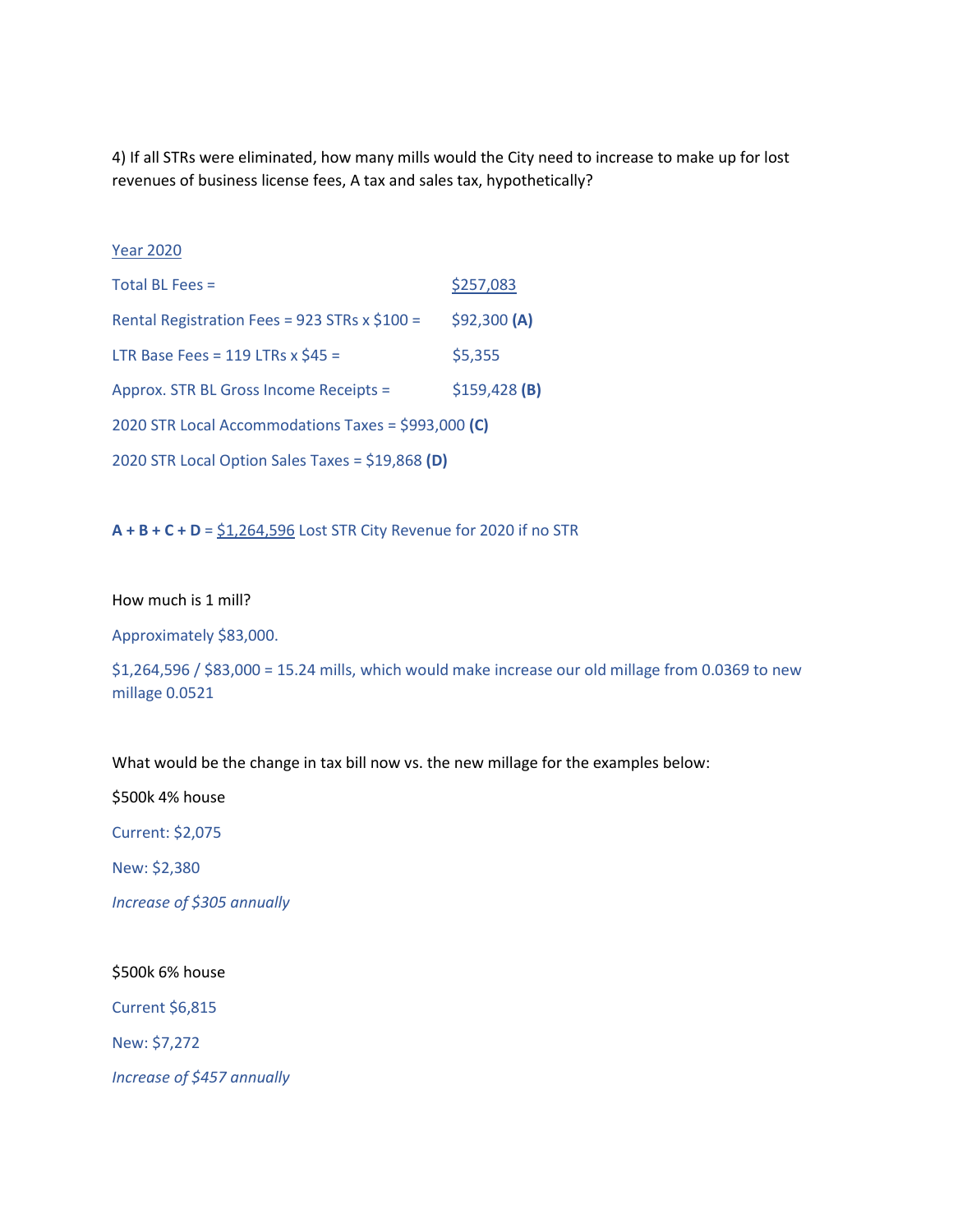5) At what rate are restaurants taxed and how does that compare to short term rentals?

Short Term Rental base fee and per thousand fee - STR Base fee \$245.00 up to \$2,000.00 then \$2.75 per \$1,000.00

Long Term Rental base fee and per thousand fee - LTR Base fee \$45.00 up to \$2,000.00 then \$2.75 per \$1,000.00

Full Service Restaurant base fee and per thousand fee - Base fee \$30.00 up to \$2,000.00 then \$2.00 per \$1,000.00

Full Service Restaurant/Serves Alcohol - Base fee \$300.00 up to \$2,000.00 then \$2.25 per \$1,000.00

Total taxes paid by rentals - 14%

Total taxes paid by restaurants - 11% (9% sales tax plus 2% hospitality tax)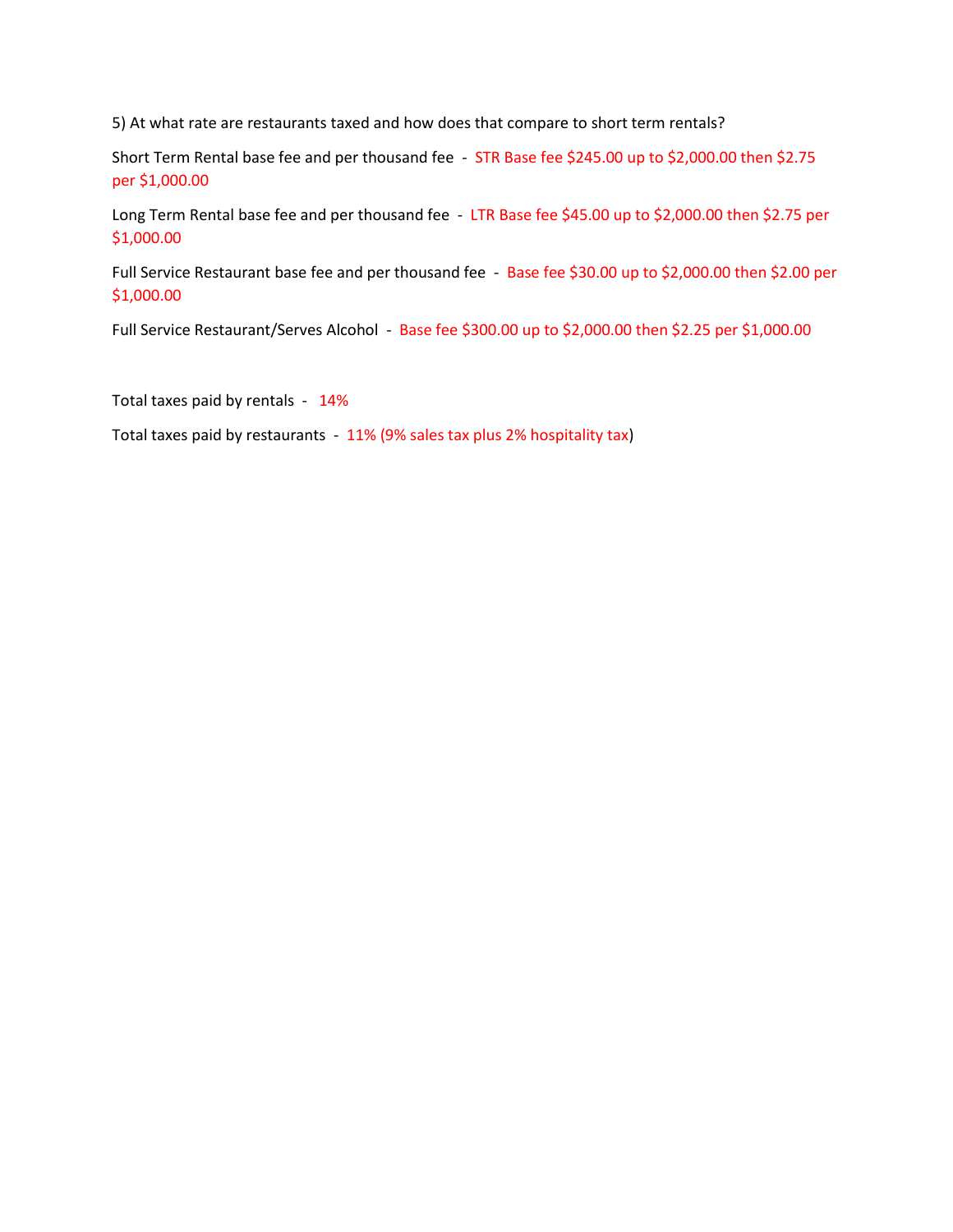A-tax is collected by the City, County, and the State. Only State A-tax (and only a portion of those funds) is sent to the TVPC for marketing. The remainder of State money as well as City and County A-tax collections fund City operations, beach renourishment, and local organizations that hold events/programs that attract tourism.

#### 2% LOCAL A-TAX

By State law, 1% must go to Beach Preservation. The other 1% goes to the General Fund. FY19 Collections: \$902,815 (\$451,408 General Fund+ \$451,408 Beach Fund) FY20 Collections: \$709,395 (\$354,698 General Fund+ \$354,698 Beach Fund)

#### COUNTY A-TAX\*\*

\*\*\*In the past, the County has also kicked in some money from their local accommodations taxes collected as a result of activity on Folly Beach. This money is earmarked for Beach Preservation in addition to the receipts above. This is typically an annual agreement, but was not renewed in 2021 because of budget uncertainty at the County due to the pandemic. We are unsure if this contribution will resume, but A-tax has rebounded strongly from the pandemic and we believe that it will. FY19 Beach Preservation Contribution: \$303,000 FY20 Beach Preservation Contribution: \$408,000

#### 2% STATE A-TAX

After the State apportions what they keep per the annual State budget, the remainder is apportioned as follows per State law. All funds except those designated for the General Fund must be spend to tourism related needs according to SC Code Section 6-1-530. FY19 Collections: \$982,884

FY20 Collections: \$883,537

## **The first \$25,000 goes to the City General Fund.**

FY19 Collections: \$25,000 FY20 Collections: \$25,000

The remaining money is distributed as follows: **5% to the City General Fund** FY19 Collections: \$47,894 FY20 Collections: \$42,927

## **65% to the City State A-Tax Committee**

The money sent to the A-Tax Committee is split between funding City operations and funding local tourism events/programs. Funding of Public Safety and Beach Preservation from A-tax allows money that would otherwise come from the General Fund to be used on other City needs. FY19 Contribution to General Fund: \$450,000 FY19 Contribution to Beach Fund: \$40,433 FY20 Contribution to General Fund: \$450,000 FY20 Contribution to Beach Fund: \$50,000